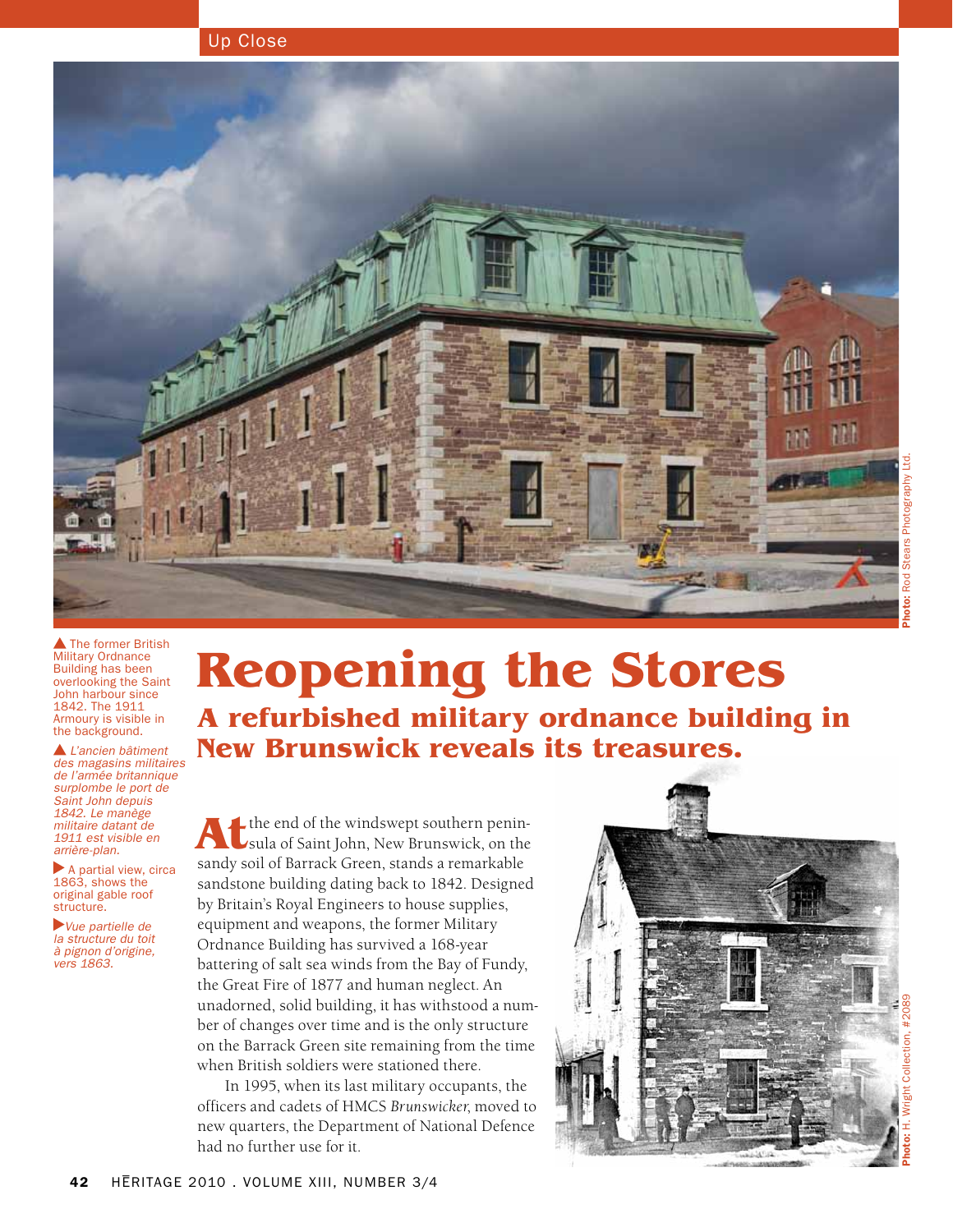Approved plans of the Ordnance Building, 1842.

 *Plans approuvés du bâtiment des magasins militaires, 1842.*

The 10th Battery, Royal Canadian Artillery, at Lower Cove circa 1875.

 *La 10e Batterie de l'Artillerie royale canadienne, à Lower Cove vers 1875.*

Eager to see it survive into its third century, Commercial Properties Limited of Saint John purchased the neglected Ordnance Building from the Canadian government in 2009 along with a small area of surrounding land. When completed, the building's interior space will meet the needs of 21st-century business clients while its rehabilitated exterior will reflect the significant role it played in the history of Canada.

**In**1780 Barrack Green was a British military site on the shores of Lower Cove, its land claimed as royal property belonging to the King. By 1785 the adjacent new city, Saint John, was emerging as the commercial centre of New Brunswick. For the next 100 years people came by the shipload, first as refugees from the new American states and then as immigrants from the old world (England, Scotland, Ireland, Europe) as new opportunities opened up. Barrack Green quickly became a strategic military site essential to the defence of New Brunswick.

The British Military Ordnance Building was one of the last construction projects for the armoury site. It was required to hold the equipment of a battle-ready army: guns, rifles, bayonets, and the supplies needed to maintain them. Positioned at the very tip of a peninsula, jutting into the bay with its upper windows facing seaward, it was an excellent location for monitoring vessels approaching the inner Saint John harbour.

The building's architecture reveals much about how British military engineers designed utilitarian



structures, namely by keeping them simple, symmetrical and solid. The 1842 plans reveal a rectangular two-storey Georgian Classic-style building with a steeply pitched slate gable roof anchored by a chimney at each end and evenly placed windows and doors in three equal bays. It was 34 feet wide and 137 feet long, equalling  $4,658$  sq ft  $(433 \text{ m}^2)$  per floor.

The prominent white granite sills and lintels allowed for modest decorative features borrowed from the classical past. Not mentioned in the plans is the use of colourful sandstone for its

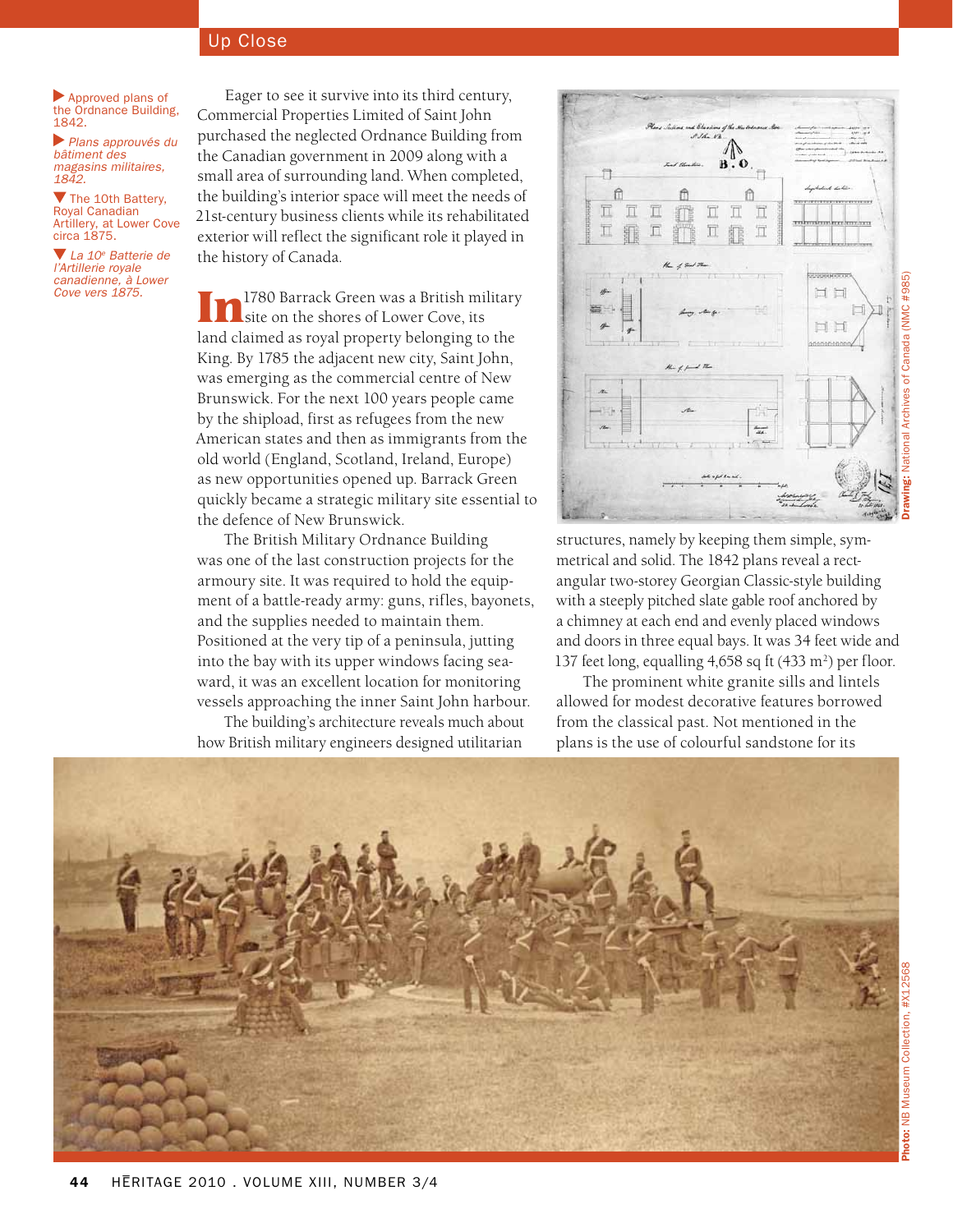

**A** The cleaning and repairs to the building's exterior in 2010 reveal once again the sandstone's natural colours.

*Le nettoyage et les réparations effectués à l'extérieur du bâtiment en 2010 ont remis au jour les couleurs naturelles du grès.*

construction—shades of red, yellow, green and gold. The glow of the building in the sunlight must have brightened the spirits of soldiers far from home.

Separating the symmetrical placement of doors and windows along the front façade are two central openings: a lower massive segmented door, arched to allow entry of wide and tall loads, and a smaller one, similarly arched, on the second floor with wooden doors that swing open for hauling up stores using a block and tackle system.

Heavy quoins of white granite—both decorative and practical—distinguish the building, providing additional stability and accentuating its solidity. Wedge-shaped white quoins form the arch and surrounds of both central openings of the original front façade, giving the utilitarian structure a touch of Georgian gracefulness.

**Commercial Properties Limited, the new owner,** is eager to rehabilitate this historic building that has been part of Saint John's built heritage for over 160 years. Since January 2010 workers have been busy cleaning, repairing and repointing the exterior masonry. It now appears that attractive multi-coloured sandstone was used for the entire building, including the extension added in 1911. Weathering salt spray had scoured away the bright surface colours and the stone had darkened from years of industrial soot from nearby factories. Now the factories are gone; the air is cleaner. Completed repairs reveal the sandstone's natural colours that once again brighten the exterior walls.

The new owner had a surprising piece of good luck when excavating the surrounding hillside for a parking lot. Workers uncovered a portion of a large tunnel, one not shown on any of the site maps, which appeared to lead to another area of Barrack Green. The rehabilitation team was excited to find undamaged sandstone blocks lining the tunnel walls whose colours and size were compatible with those used for both the original 1841 masonry and the later 1911 addition. The sandstone "gift" was incorporated into the Ordnance walls to replace damaged pieces.

**T**he American Civil War saw Barrack Green Armoury preparing for an influx of troops. In 1862, British ships loaded with men and armaments converged at Saint John ready to fight an expected invasion of American forces. It was from the Ordnance Building that the cannon, guns and necessary stores were packed on sleighs for a threemonth journey up the frozen Saint John River to Quebec. There were close to 7,000 soldiers in that great movement over ice and snow to defend the Canadas from invasion at Kingston and Montréal.

**N**ot long afterwards in 1865-66, New Brunswick's border communities were threatened with an attack from Maine by the Fenian Brotherhood, an Irish independence movement that wanted to gain concessions from Great Britain by holding parts of British North America hostage.

The Ordnance Building again had a role to play when the British garrison and militia stationed at Barrack Green were made ready for combat. With the encouragement of Lieutenant-Governor Gordon, small communities along New Brunswick's southern coastline put together additional militia units. Beginning in December 1865 these units were trained and drilled, ready to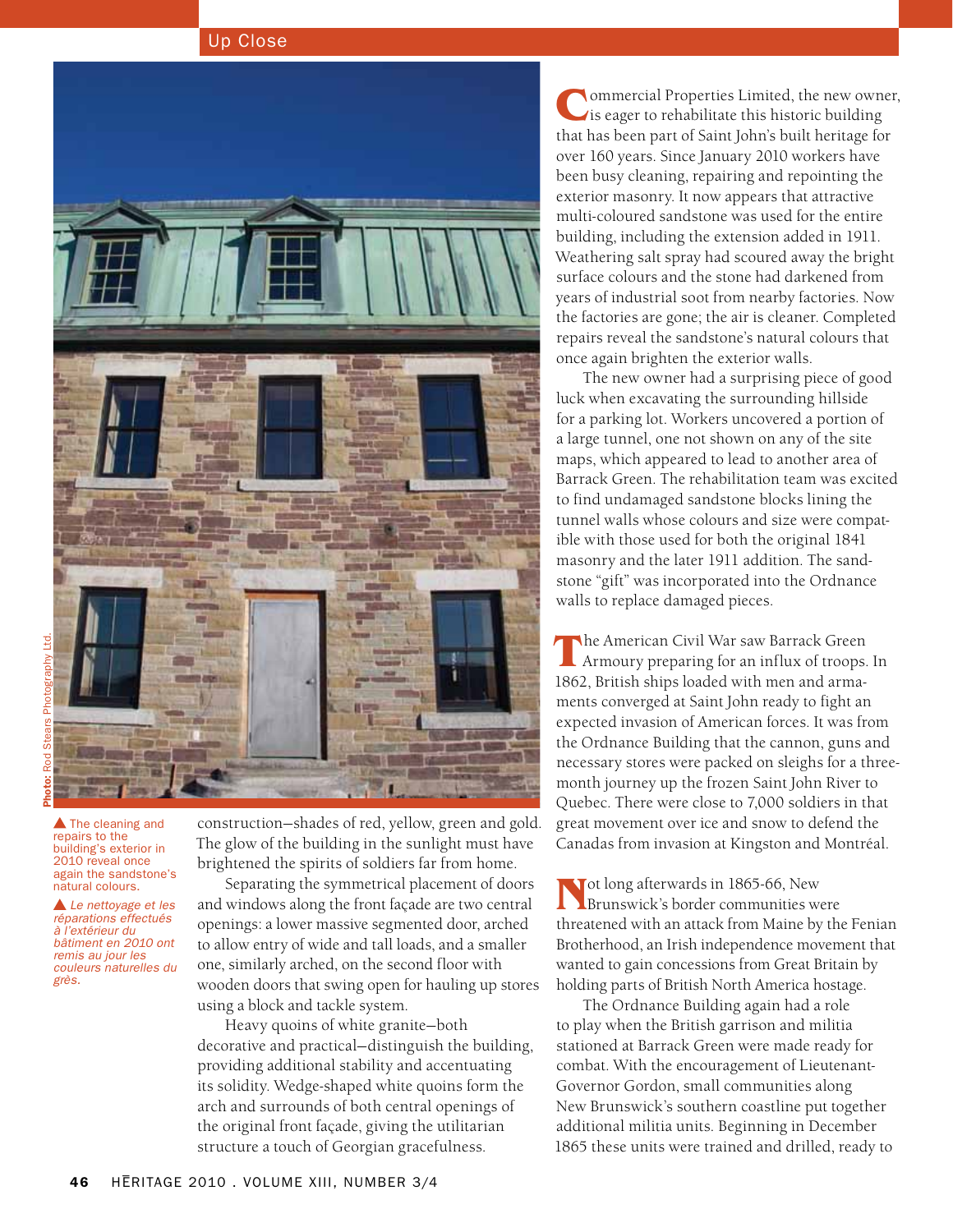

**A** The 1911 alterations and additions extended the building by three bays and enlarged the top floor with a new copper mansard roof. Elevation shown above faces Sydney Street; opposite page faces the military grounds.

march against a Fenian invasion.

A highly organized show of strength, however, deterred the Fenians, and American forces under General Meade overtook their Maine encampment.

**M**ilitary invasion was not the only threat the Ordnance Building had to face. On a June day in 1877, the British Armoury site was almost completely destroyed by the Great Fire that swept away much of the centre of the city. Beginning at



▲ Barrack soldiers pitched tents around the Ordnance Building—gutted by the Great Fire of 1877—to provide shelter for the destitute.

*Les soldats de Barrack Green ont planté des tentes autour du bâtiment des magasins militaires – ravagé par le grand incendie de 1877 – pour abriter les démunis.*

the harbour's east side waterfront, fire burned over the southern peninsula destroying all buildings in its path, including those on the Barrack Green. The stone Ordnance Building was the only structure left standing, but its slate roof and supporting wood beams had collapsed, leaving the stone chimneys standing alone against the sky.

In November 2009, the new owner invited a team from New Brunswick Archaeological Services to examine the building before restoration work began. A layer of artifact debris, undisturbed since

falling there during the Great Fire, was uncovered beneath some floorboards in the oldest part of the building. It was an exciting discovery. The follow-up report described the find as "exceptionally rare" and concludes that it is unlikely that a similar sealed layer "which so directly demonstrates the effects of the Great Saint John Fire of 1877" exists elsewhere in the city.

The owner followed the report's recommendation that a more extensive mapping of the layered contents be undertaken. This past July the remainder of the original floor was exposed and the artifacts mapped by archaeologist Kevin Leonard. Before the floor was closed and sealed, Archaeological Services returned to remove some items for conservation and future display.

After the fire, immediate repairs and re-roofing<br>
made the Ordnance Building serviceable for the following 30 years. A new Armoury building was added in 1911, a massive red brick structure, vaguely medieval in style, with decorative brickwork culminating in massive round-headed arched windows and crenellated turrets at the corners.

At the same time the Ordnance Building was enlarged to support the new Armoury and redesigned to complement its style. It was a practical decision. A new copper mansard roof created a full third floor of usable interior space. The length of the building was increased by a third to provide three additional regularly spaced bays. Close to the lower edge of the mansard roof, new dormers with pediments reinforced the regularity and symmetry of the longer exterior façade. Larger six over six windows in the dormers brought more light into the top storey. The increased area on all floors was designed to accommodate storage and equipment, offices, meeting rooms, contemporary